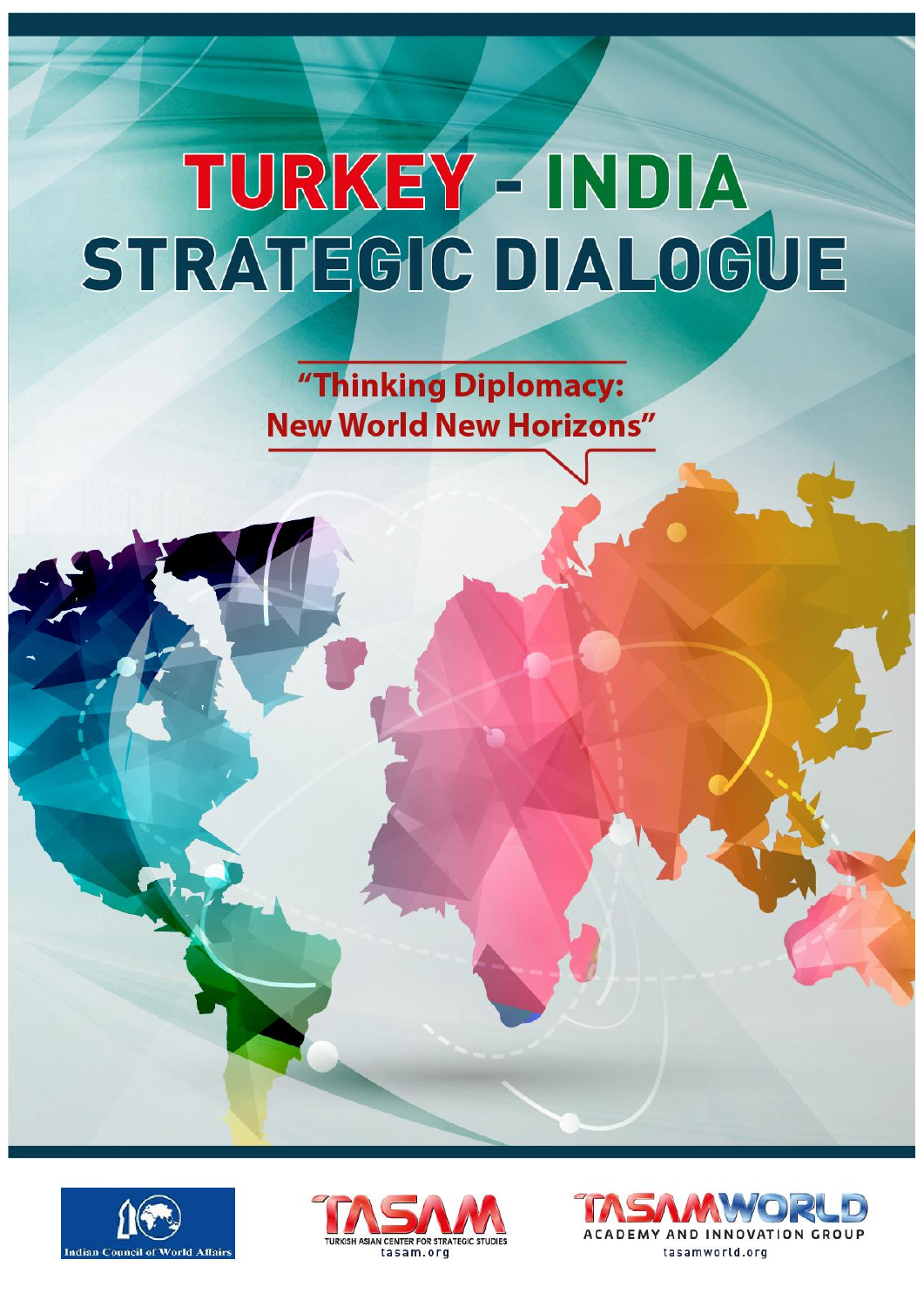

# **VISION DOCUMENT** (DRAFT) **TURKEY - INDIA STRATEGIC DIALOGUE "Thinking Diplomacy: New World New Horizons"**

## **( Turkey - India )**

When we look at the main trends in the world, global competition in the age of new economy based on "information and knowledge-based products" following "soil and machinery" is developing through "micro-nationalism", "integration" and "unpredictability''. Challenges that determine the new nature of life and state; such as " crisis in resource and sharing ", unsustainability of production-consumptiongrowth formula, purge of the middle class with Chinese leverage, energy, water, and food insecurity, transition to the 4th dimension, liquidation of human resources in the workforce, transition from hard power to soft and smart power on the basis of the very changing state nature and anticipation management, can be formed as the basic references.

Within all these fundamental parameters, the transformations in technology are prone to change the whole human life and nature by developing with artificial intelligence, virtual/enhanced reality and mobility centered. It is obvious that the concepts of "Industry 4.0" and "Society 5.0" are important topics for managing the transformation of the world within the dimensions of industry and society. Another contributive factor is the turbulence that China creates as it begins to become intensively dominant on the world stage day to day. The New Silk Road project, "One Belt and One Road Initiative"; is shaped as a global integration project involving more than hundred countries, both on land and at sea, permanently changing the distribution of economic shares. In countries with no middle class, authoritarian regimes or chaos stands as two options in the fore-seeable future. How to make the division of labor in terms of regional and global security and how to share the costs is also a point of discussion in the coming period.

The development of new alliances on security can be read from the risks and the initiatives undertaken by dominant countries. The quality of the concepts of property and power, and the business model change historically. The future of the EU with the "Failure in Success" syndrome will be determined by the results of the polarization which revived in the West after the Brexit. Along with all these developments, "Ecosystem of safety" changes with the law. The "Security - Democracy" dilemma will be experienced much more after that. Because, for the democracy, it is difficult to survive in countries where the middle class is melting and security leans to a sophisticated ground. The question "Will security bring us authoritarian regimes" needs to be discussed further.

Turkey distinguishes itself with an 84-million inhabitants, growing economy and geo-strategic status in the center of Afro-Eurasia. Turkey's historical, political and cultural ties between Europe, Black Sea, Caucasus, Asia, Middle East and African countries, rising activity in the international arena, especially in the United Nations, being an important member of organizations such as NATO, OSCE and CICA and with active foreign policy, it has become an increasingly important actor on the global platform.





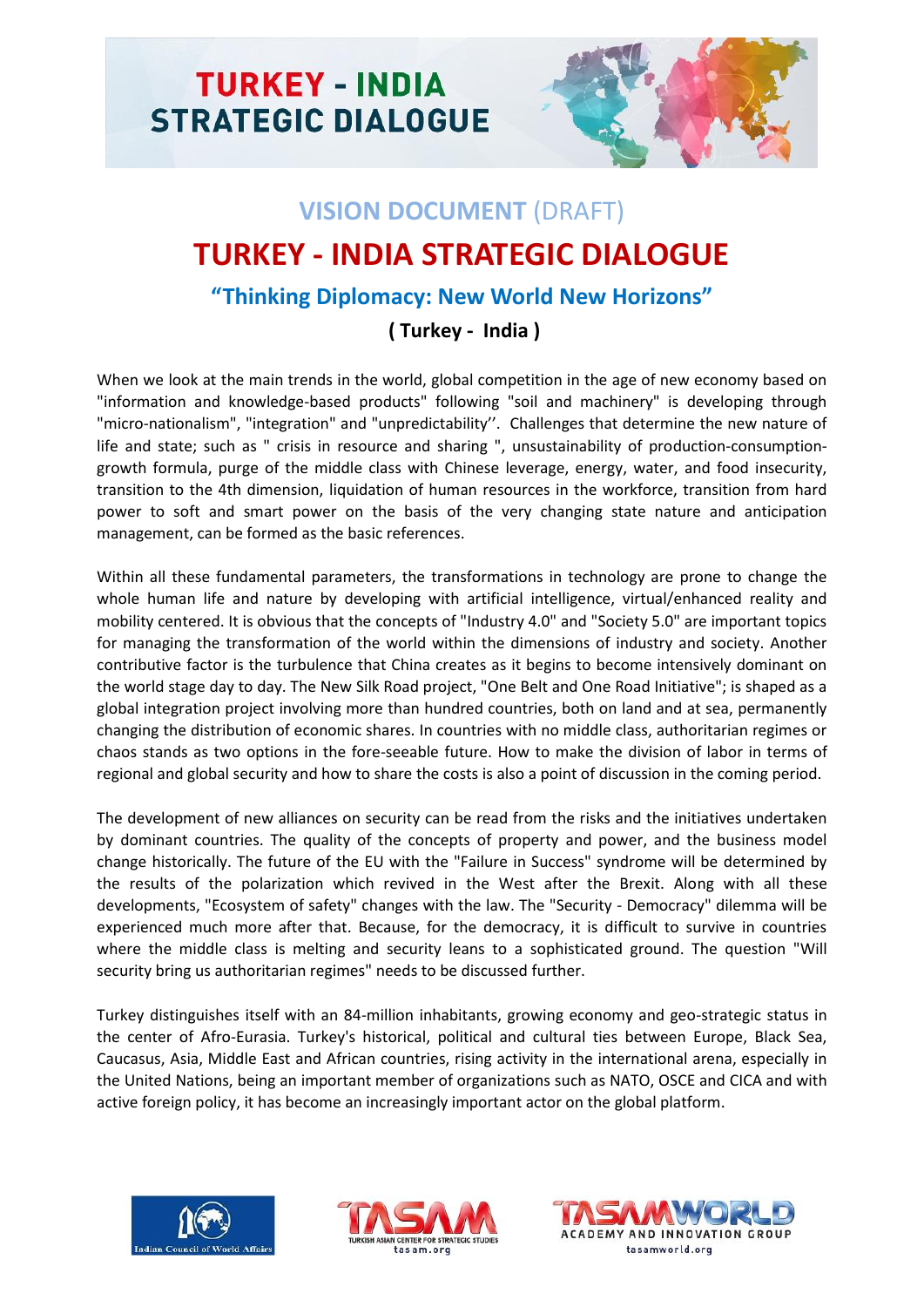

On the other hand, India as the largest democratic country in the word, is the second in terms of demography (1.366 billion people), and the seventh in terms of geography (3.287.259 km²). Capturing a steady line of development in the recent time, India has become an applicant of global power in the  $21<sup>st</sup>$ century. Some of the factors that increase the national power of India are its vast natural resources, military power which is supported by its capacity to produce nuclear weapons, its accumulations in space and information technologies and its young, vast and dynamic human resources. Supported by its geopolitical position, these elements give a decisive influence upon the developments in both regional and global scale.

Turkish - Indian relations dates back to the ancient period. During the Independence War of Turkey, the first foreign aid came from India, and this aids provided great contributions in the establishment of IS BANK. The first official relations between Turkey and India initiated in 1948. The first trade agreement between Turkey and India was signed in 1973 but the relations had not produced significant results until 1990's when the trade has visually begun to improve. Two countries have common peculiarities like democracy, secularism, membership in the G20 and WTO, and both have development list economies.

The bilateral trade volume between Turkey and India stood at 7.801 billion dollars in 2019 and trade gap weigh against Turkey was approximately 5.468 billion dollars. The main products exported by Turkey to India are gold, marble, oil seeds, metal ores. The main products exported by India to Turkey are petroleum oils, synthetic filament yarns, vehicle parts. Turkey attaches great importance to India which is in the way to become a global power with its developing economy, broad market, military power, superior space and IT technologies. Both countries are in an endeavor to initiate new and realistic perspectives in their dealings with one another and re-inventing each other with increasing qualified contacts in every field. Turkey has tried to get the support of India in other international issues, especially Cyprus.In the upcoming period, ground for cooperation may be strengthened within the scope of the organizations such as the UN, CICA, SAARC and ASEAN.

The basis tendency coming with globalization and multidimensionality which gained momentum after the end of the Cold War, aims to strengthen the countries not by themselves but through certain regional cooperation and trans-regional partnerships. Countries are now moving towards an open structure based on dialogue and cooperation in economic, political and cultural terms, while those who cannot adapt are experiencing serious instability. In this regard, necessity of establishing **"strategic partnership"** relationships between Turkey and India is obvious. **Turkey - India Strategic Dialogue** aims to reveal how the mutual potentials and existing cooperation can be transformed into a strategic cooperation and to contribute to capacity building on the strategic grounds. With the Dialogue; it is aimed to recognize related organizations closely, to increase the effectiveness of civil society, to benefit from the expertise accumulations in order to develop working areas, to contribute promotional activities, to investigate possibilities of academic cooperation, to develop a strategic approach in order to evaluate all these studies with integrity.





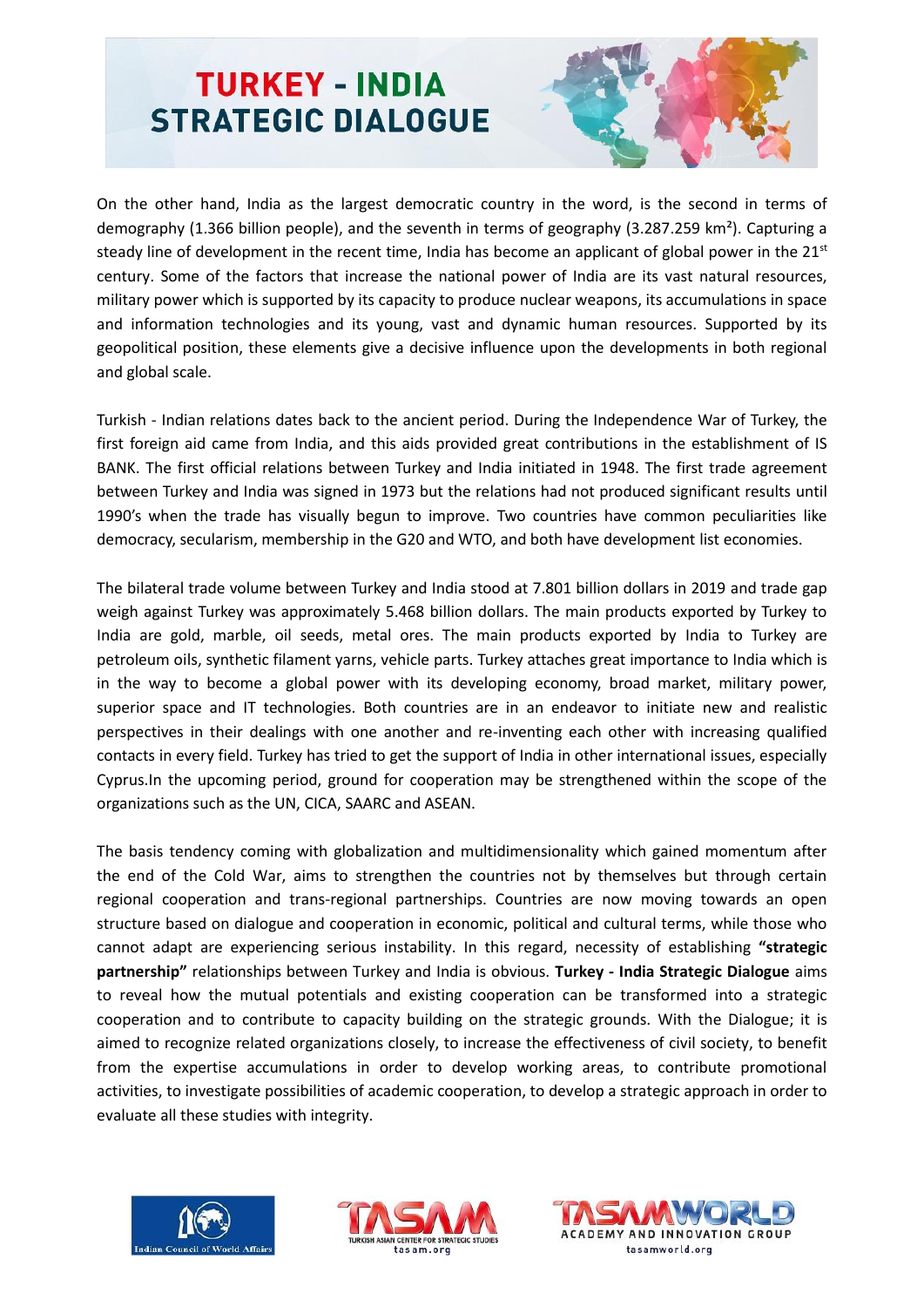

Both countries can develop an effective strategic cooperation ground regarding the sustainability of the long term interests that bear great importance for both India and Turkey. In this context, it is important to look at the events in a broader geopolitical point of view.

In order to bring the Turkish - Indian relations to an ideal point in the world system that is increasingly gaining a multidimensional appearance; Turkish and Indian policy makers must steer for a structure that may constitute mutual depth not only on the political and strategic grounds but in the all parameters. Here, the aim of **Turkey - India Strategic Dialogue Program** is to be displayed the opportunities and complementary relations between Turkey and India in the forthcoming period before the public opinion of both Turkey and India with a strategic point of view without disregarding the problematic areas.

### **Main Theme**

**Thinking Diplomacy: New World New Horizons**

#### **Sub-Themes**

**New Balances New Economy Sectorial and Financial Deepening Security and Defense Industry Investment, Trade, Infrastructure and Contracting Public Diplomacy; Local Authorities, NGOs, Think Tanks and Media Change of State Nature, Expectation Management and Multidimensional Security Integration in South Asia and SAARC region, etc. Energy, Water and Food Security Science and Technology, Academy and Culture Middle East - Africa, South and Central Asia US, EU, China and Relations with New Partners and Regional Strategies Emerging Powers and Adaptation to Global Governance Structures in a Multi-Polar World System**

## **Basic Sectors**

**Public Diplomacy, Education and Language Culture and Tourism** (Joint History and Anthropology) **Construction, Contracting and Infrastructure**





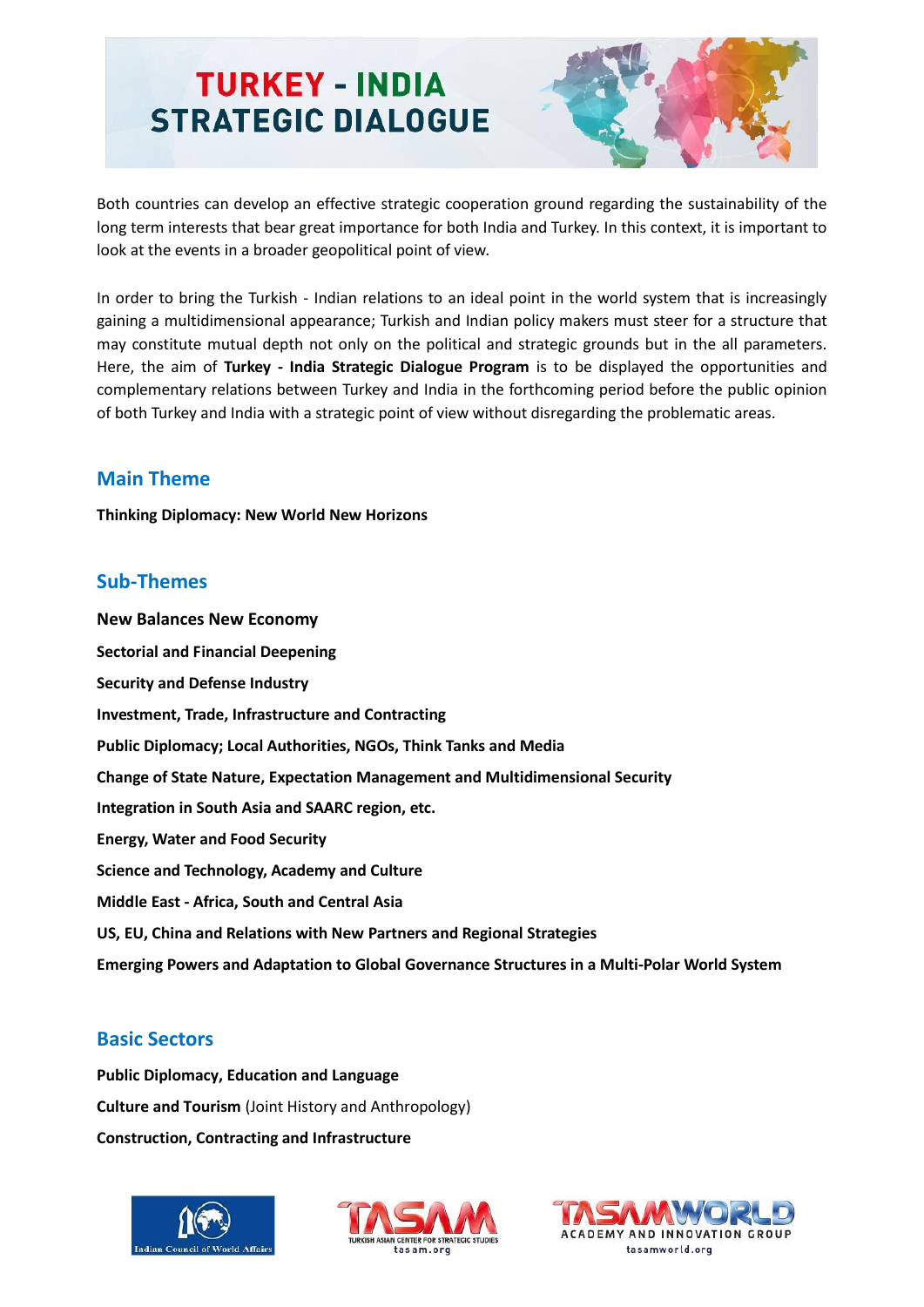

**Health and Health Tourism Energy, Petrochemicals and Investments Logistics, Transportation and Communication Banking and Finance Economy and Trade Media and Communication Science and Technology Brand Cities and the Environment Defense and Space Industry**

## **STUDIES AND ACTIVITIES (DRAFT)**

**Method** Inductive Reasoning, Participation and Economic Deepening

**Turkey - India Committee of Wise Persons Meetings Workshop**

**Building Capacity and Ecosystem Inventory**

**Preparation of Research Projects and their Reports**

**Development of Pro-active Policy Recommendations** 

**Round-Table Meetings/Workshops**

**Multilateral Workshops/Studies**

**Sector Workshops/Activities**

**Applied Interactive Modelings**